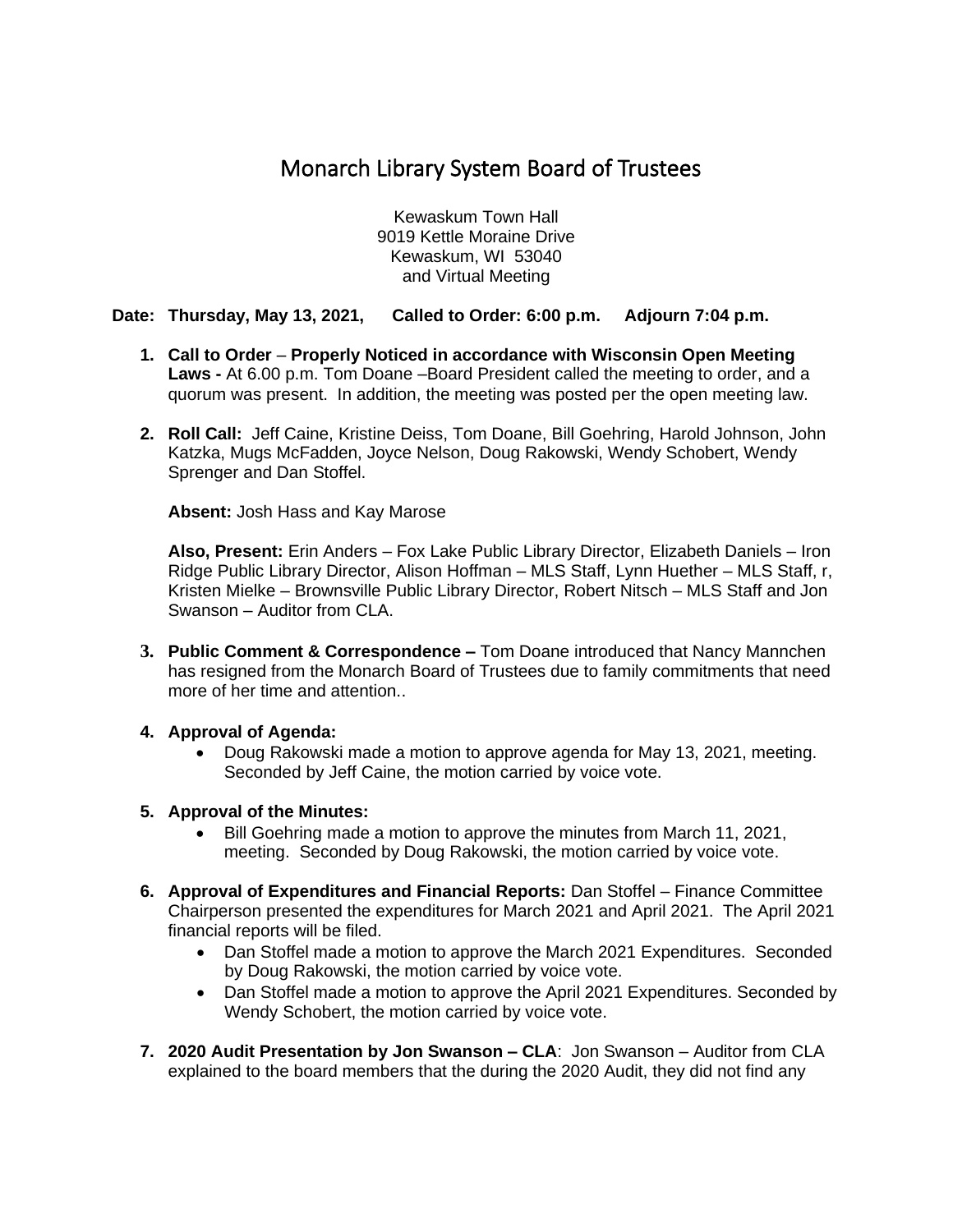issues or errors and the information that as provided to them was reported correctly. It was explained that the three audit findings will occur each year, because the size of the staff and the additional staff time and training will not be beneficial to Monarch Library System.

**8. Monarch Library System Update:** Heather Fischer – MLS Staff updated the board member on the new color addition. The icon for the new Monarch2Go app has the new color as a background to help patrons when they are ready to download the new Monarch2Go app. Robert Nitsch informed them that the vendor that is hosting the websites has a slow responds time to issues and the IT Department will be researching a new vendor for the hosting of the websites.

## 8. **Committee Reports:**

**A. Executive Committee:** Tom Doane – Executive Committee Chairperson presented the Executive Committee report.

The 2020 Audit needs Board approval before it can be sent to DPI, which a requirement of a system.

• Mugs McFadden made a motion to approve the 2020 Audit. Seconded by John Katzka, motion carried by voice vote.

Michael Dennison from DPI sent an email requesting that we have one or two people from Monarch Library System that will be responsible for sign Grant Approve Assurances. Because Robert Nitsch – MLS Staff works on one aspect of the grants and Lynn Huether – MLS Staff works on another aspect of the grants, recommend that both Robert Nitsch and Lynn Huether as approved signers for Monarch Library System until the new system director is hired.

• Jeff Caine made a motion to approve Robert Nitsch and Lynn Huether – MLS Staff members approved signers for the grant process until a new system director is hired. Seconded by Kristine Deiss, motion carried by voice vote.

Tom Doane comment that before the MLS Strategic Plans should be put on hold until the new system director is hired. The reason is that the new system director may have some input on the current document of the MLS Strategic Plan and changes may or may not need to be made. Per the discussion the board members agreed that it should wait until the new system director is hired.

**B. Finance Committee:** Dan Stoffel – Finance Committee Chairperson presented the report. The Finance Committee had a meeting in the beginning of May 2021 to start working on the 2022 budget, and salaries have been budget for a 2% increase for 2022. Moreover, then discussed a protocol or policy that the new system director will used regarding the system finances. The Finance Committee is recommending the estimated amount of back pay for the employees that went over and above their position during the time without a system director. Per the discussion it was asked when the employees would be receiving the back pay and Lynn Huether – MLS Staff informed them that after receiving a thank you message from Tom Doane, she would process the back pay.

• John Katzka made a motion to accept the recommendation of Back Pay to the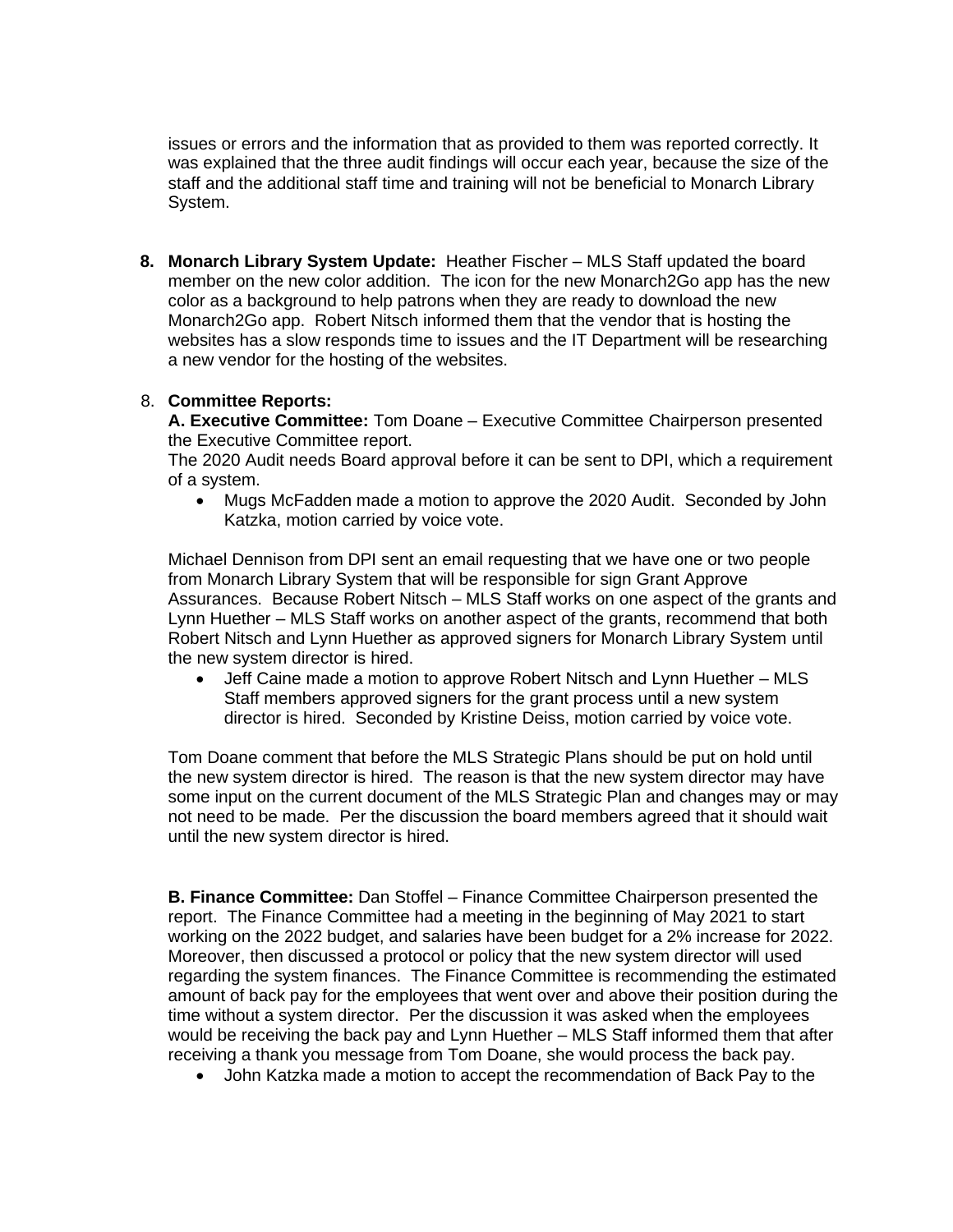employees. Seconded by Wendy Schobert, motion passed by voice vote.

After reviewing the 2020 Profit and Loss Statement, the Finance Committee is recommending that we transfer \$25,000.00 from the Bookmobile Contingency Fund to the General Contingency Fund. The reason is the Bookmobile excessed their funding from Ozaukee and Sheboygan Counties.

• Bill Goehring made a motion to accept the recommendation of transferring funds from the Bookmobile Contingency Fund to the General Contingency Fund in the amount of \$25,000.00 that bookmobile excessed the counties funding. Seconded by John Katzka, motion passed by voice vote.

Dan Stoffel explained that in the past the system would pay for the E-Magazine platform and the libraries paid \$8,000.00 for the content and Gales Courses for the libraries. Based on the usage of Gales Courses over the past three years, these funds could be used on a different service for the libraries and E-Magazine cost from Overdrive is in the range that they have paid for in the past. More research will be done on programs that would benefit the libraries.

**C. Operations Committee**: John Katzka – Operations Committee Chairperson presented the report.

At the April 2021, they discussed the 2% Salary increase for the 2022 Budget with the Dan Stoffel – Treasurer and Dan Stoffel agreed that Finance could make it work. They had a brief discussion on SharePoint "Connect & Share" and what policies they would like to make available on it. The had Robert Nitsch – MLS Staff explained the Multifactor Authorization process and how the IT Department will be testing it. Robert Nitsch – MLS Staff explained the security annual and the estimated cost for the external and internal audit and he is currently doing a manual backup of the server's information, because the Statewide Backup program has been at a standstill. He is now on the Statewide Backup project to get it back on schedule.

John Katzka asked the board members if the committees should have a Vice-Chairperson. Per the discussion they agreed that it would be a good idea and the By-Laws will need to be updated stating that the committees will have a Vice-Chairperson

The next meeting will be at the Lakeview Community Library – Random Lake on May 18, 2021, starting at 2:00pm

**D. Bookmobile Committee:** Bill Goehring – Bookmobile Committee Chairperson presented the report. Bill Goehring informed the board members that the Bookmobile Committee will be scheduling a meeting in June of 2021 to go over the 2022 Budget.

9. **Next Meeting:** The next meeting is scheduled for Thursday, July 8, 2021, starting at 6:00pm. Until further notice the meetings will be virtual and Kewaskum Town Hall will be the location holding the in-person meeting